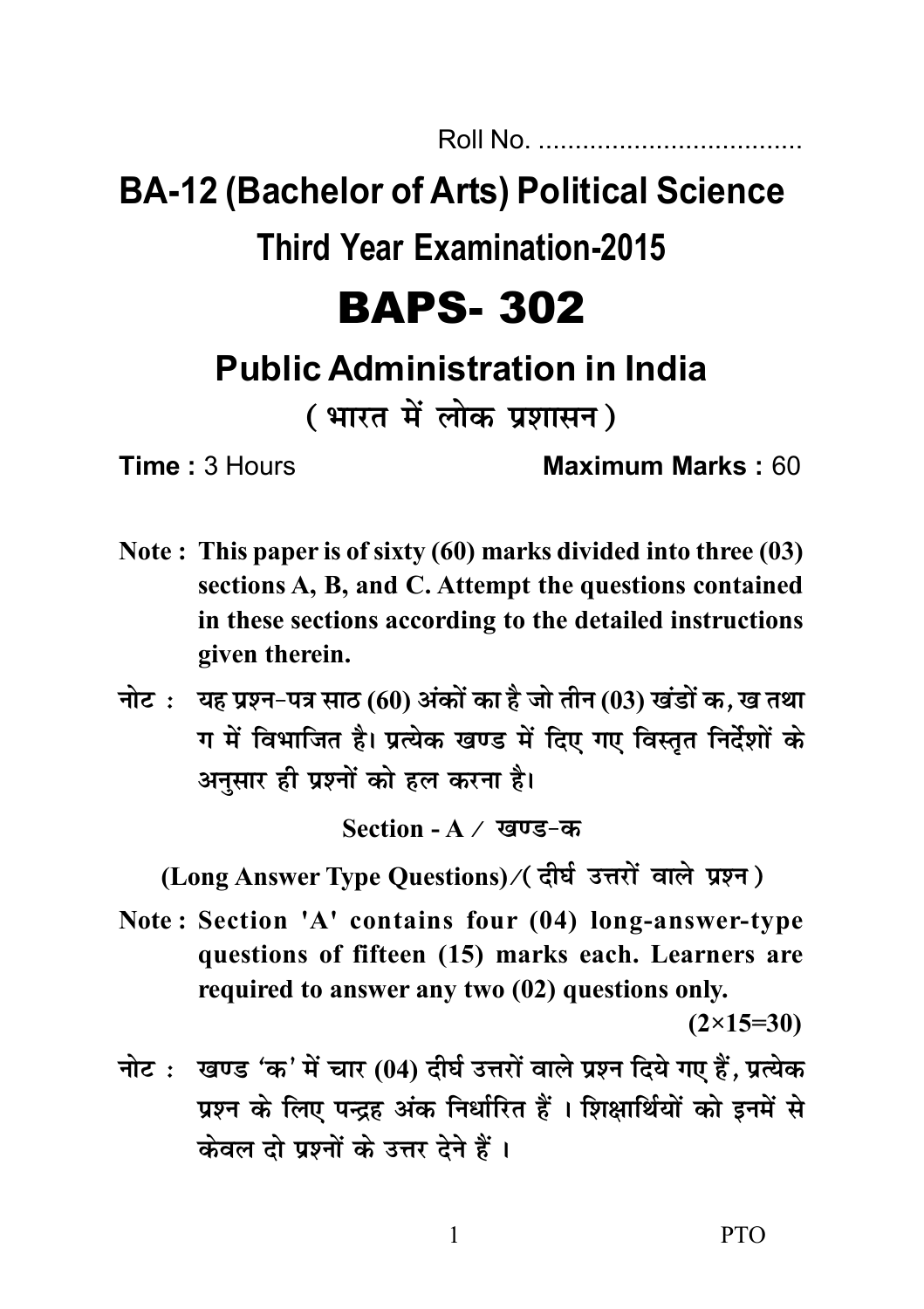- 1. President is the head of the State, not of the government. Explain it.  $^\prime$ राष्टपति राज्य का प्रधान है शासन का नहीं' इसकी व्याख्या कीजिये।
- 2. Discuss the Administrative relations between Centre and State.

<u>केन्द-राज्य के प्रशासनिक संबंधों की विवेचना कीजिये।</u>

- 3. Write an essay on relations between politics and administration. राजनीति और प्रशासन में संबंधों पर एक निबंध लिखिए।
- 4. Discuss the features of Indian constitution. भारतीय संविधान की विशेषताओं की विवेचना कीजिये।

#### **Section - B / खण्ड-ख**

(Short Answer Type Questions) (लघु उत्तरों वाले प्रश्न)

- **Note : Section 'B' contains eight (08) short-answer-type questions of five (05) marks each. Learners are required** to answer any four  $(04)$  questions only.  $(4 \times 5=20)$
- <u>नोट: खण्ड 'ख' में आठ (08) लघु उत्तरों वाले प्रश्न दिये गए हैं, प्रत्येक</u> **प्रश्न के लिए पाँच (05) अंक निर्धारित हैं । शिक्षार्थियों को इनमें से केवल चार (04) प्रश्नों के उत्तर देने हैं।**
- 1. Write a note on 73rd Constitutional amendment. 73वें संवैधानिक संशोधन पर टिप्पणी लिखिए।
- 2. Write a note on 74th Constitutional amendment. 74वें संवैधानिक संशोधन पर टिप्पणी लिखिए।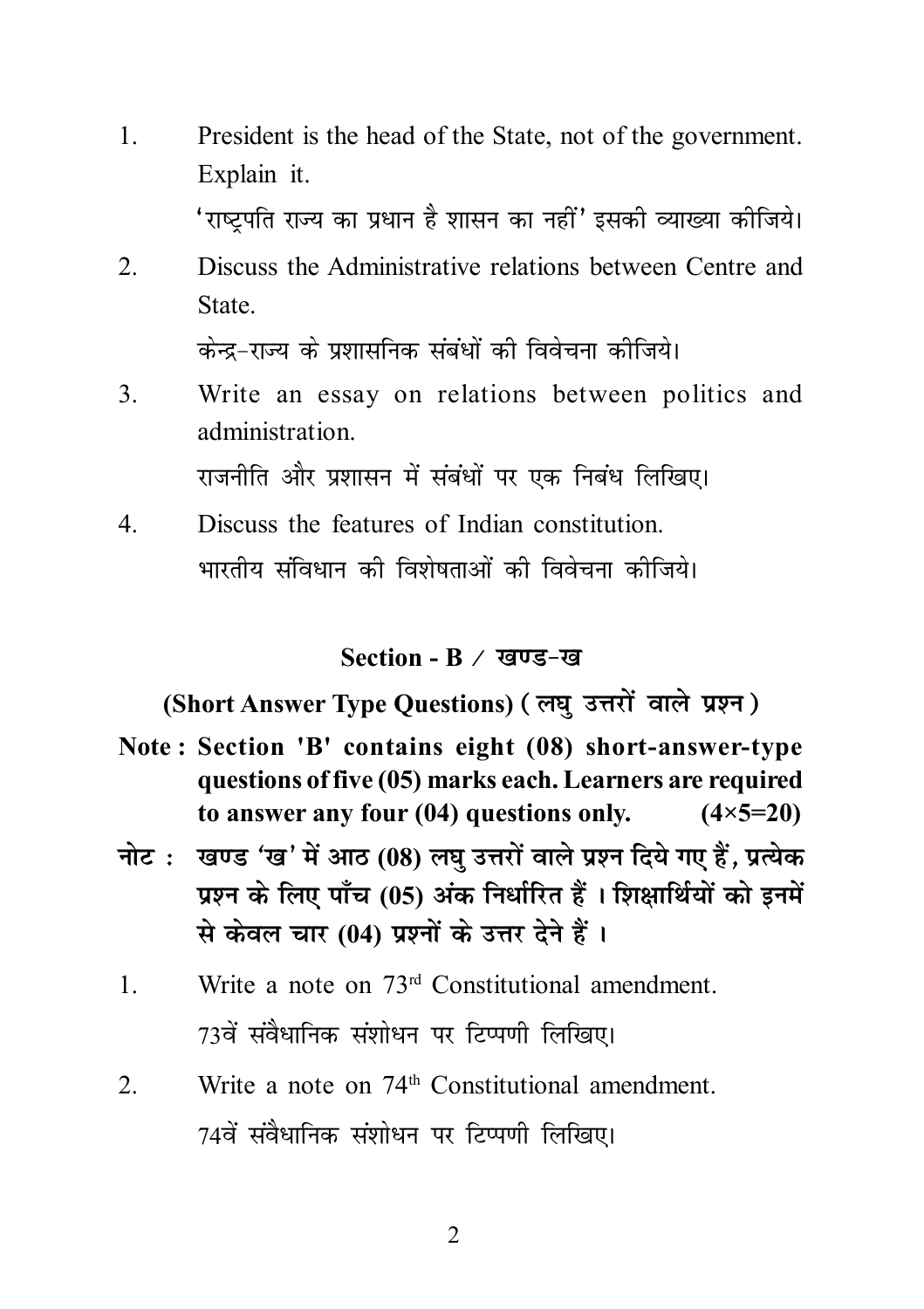- 3. Write a note on Public Account Committee. लोक लेखा समिति पर टिप्पणी लिखिए।
- 4. Clarify the importance of neutrality in public service. <u>लोकसेवा में तटस्थता के महत्व को स्पष्ट कीजिये।</u>
- 5. Clarify the functions of Chief secretary. <u>म</u>ुख्य सचिव के कार्यों को स्पष्ट कीजिये।
- 6. Describe the functions of Comptroller and Auditor General.

नियंत्रक एवं महालेखा परीक्षक के कार्यों का वर्णन कीजिये।

- 7. Clarify the executive powers of Governor. राज्यपाल के कार्यपालिका शक्तियों को स्पष्ट कीजिये।
- 8. Write a short note on Relations between Prime Minister and President. प्रधानमंत्री और राष्ट्रपति के बीच सम्बन्धों पर एक लघ टिप्पणी **लिखिए।**

#### **Section - C / खण्ड-ग**

(Objective Type Questions) / (वस्तुनिष्ठ प्रश्न)

- **Note : Section 'C' contains ten (10) objective-type questions of one (01) mark each. All the questions of this section are compulsory. (10×1=10)**
- **नोट: खण्ड 'ग' में दस (10) वस्तुनिष्ठ प्रश्न दिये गए हैं, प्रत्येक प्रश्न के लिए एक (01) अंक निर्धारित है। इस खण्ड के सभी प्रश्न** अनिवार्य हैं ।